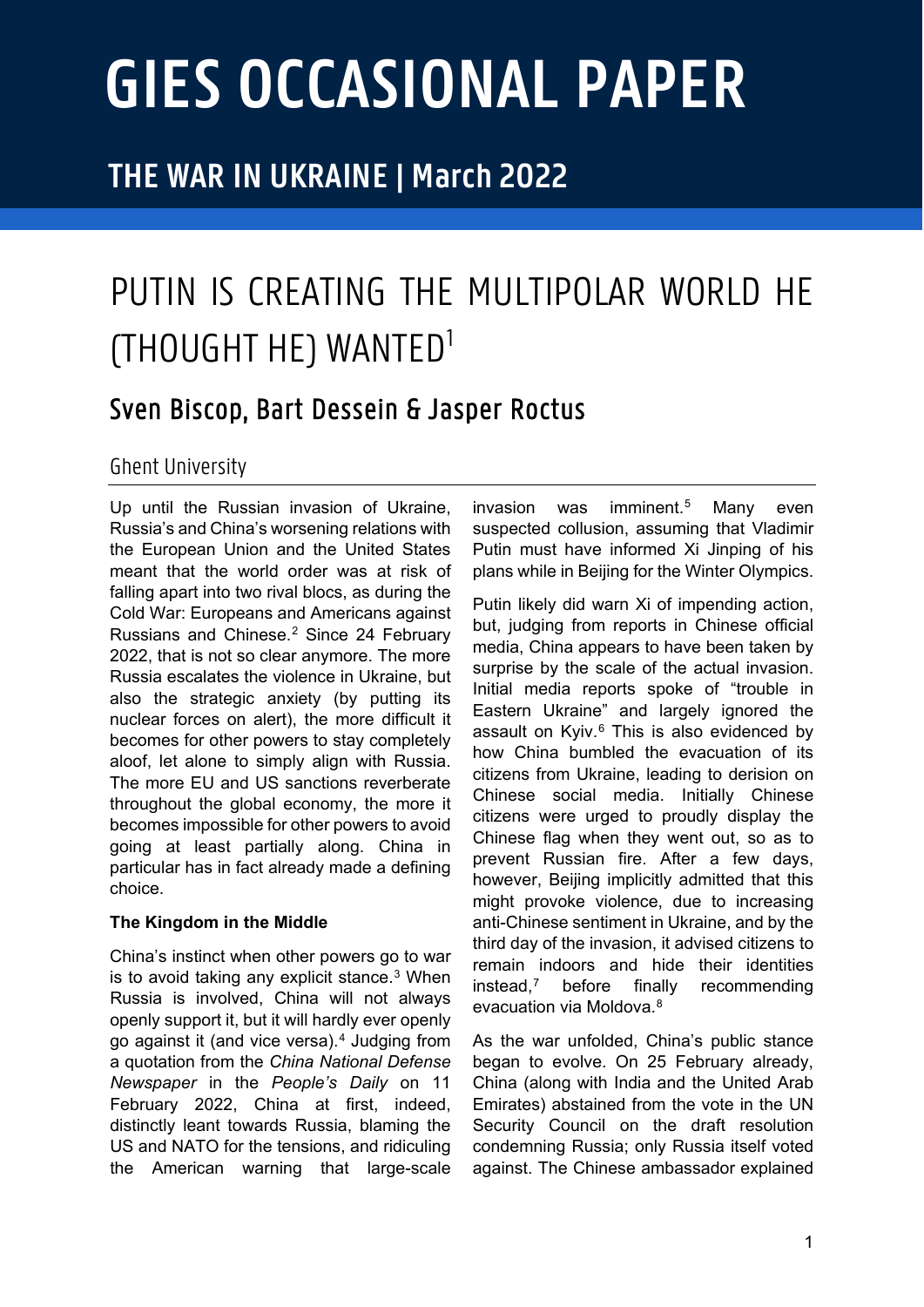the abstention by the need for caution, adding that "Ukraine should be a bridge between the East and the West, not an outpost for major powers".[9](#page-4-8) The *Liberation Daily*, the newspaper of the Committee of the Chinese Communist Party of Shanghai, reported that on the same day, in a telephone conversation between Xi and Putin, the former again expressed understanding for Russia's "reasonable security concerns", and stated that "China supports the Russian side to solve their problems with the Ukrainian side through negotiations", while also referring to respect for the sovereignty and territorial integrity of all countries.[10](#page-4-9) On 1 March, foreign minister Wang Yi spoke with his Ukrainian counterpart Dmytro Kuleba, stating that "China deplores the outbreak of a conflict between Ukraine and Russia, calls on Ukraine and Russia to find a solution to the problem through negotiations, supports all constructive international efforts conducive to a political solution, and is extremely concerned about the harm suffered by civilians".<sup>[11](#page-4-10)</sup>

As to the sanctions, the Chinese foreign ministry stated that "China is not in favour of using sanctions to solve problems".[12](#page-4-11) Beijing is unlikely to follow the EU and the US in freezing Russian reserves or to halt trade with the country. But it cannot totally avoid the impact of the sanctions either. The Bank of China's Singapore branch, for example, is but one of several banks that has stopped financing trade in Russian commodities, and the Asian Infrastructure Investment Bank has frozen all its activities in Russia and Belarus.

#### **A Multipolar World**

This does not mean that China is now "on the side" of the EU and the US. But, set against the backdrop of Western fears that China might abuse the moment to revert to force of arms itself to change the status quo concerning Taiwan, Beijing's actual position is very restrained. Those fears did not take into account, in any case, that the last time China went to war was against Vietnam in 1979. Going to war now would completely overturn the world's perception of China, therefore, and the potential impact on all of its

international relations would be immense. While by no means impossible, it would certainly be an enormous gamble.<sup>[13](#page-4-12)</sup>

Silent pragmatism puts China on the side of its own interests. What that does mean, is that we are in a truly multipolar world. Each of the current four global players pursues its own interests; these interests overlap more often with those of some than of others, but they do not overlap completely. In the end, therefore, each of the four cooperates, or not, with each of the other four, as its interests dictate. China and Russia regard each other as close partners against perceived American hegemony. At the same time, China's often very assertive yet mainly politico-economic strategy requires a degree of stability. Now especially the CCP needs to project stability, as it is preparing for the expected re-election of Xi Jinping as General-Secretary later this year. Russia, in contrast, is pursuing an aggressive politico-military strategy that allows it to make the most of its resources in conditions of instability.

Beijing welcomes Russian military interventions that preserve stability, like recently in Kazakhstan. But a war (and, after some initial reluctance, as of early March Chinese media seem willing to call it just that)<sup>[14](#page-4-13)</sup> that destroys a country seen as a major hub for the Belt and Road Initiative, and that provokes a global economic shockwave, is hardly in China's interest. This reality explains the following opinion in the *Liberation Daily* of 2 March: "Ukraine's renewed application to become member of the EU at this time is not unexpected. The EU is an economic integration organization, not a military one, and Ukraine will legitimately receive more economic support after joining the EU, without stepping on Russia's 'red line'".[15](#page-4-14)

Putin regularly clamoured for multipolarity, but what he really meant was an end to perceived American unipolarity. What he did not want, but has now provoked, is an international arena ruled by actual multipolarity, in which he has to compete for the support of other states. Only to find out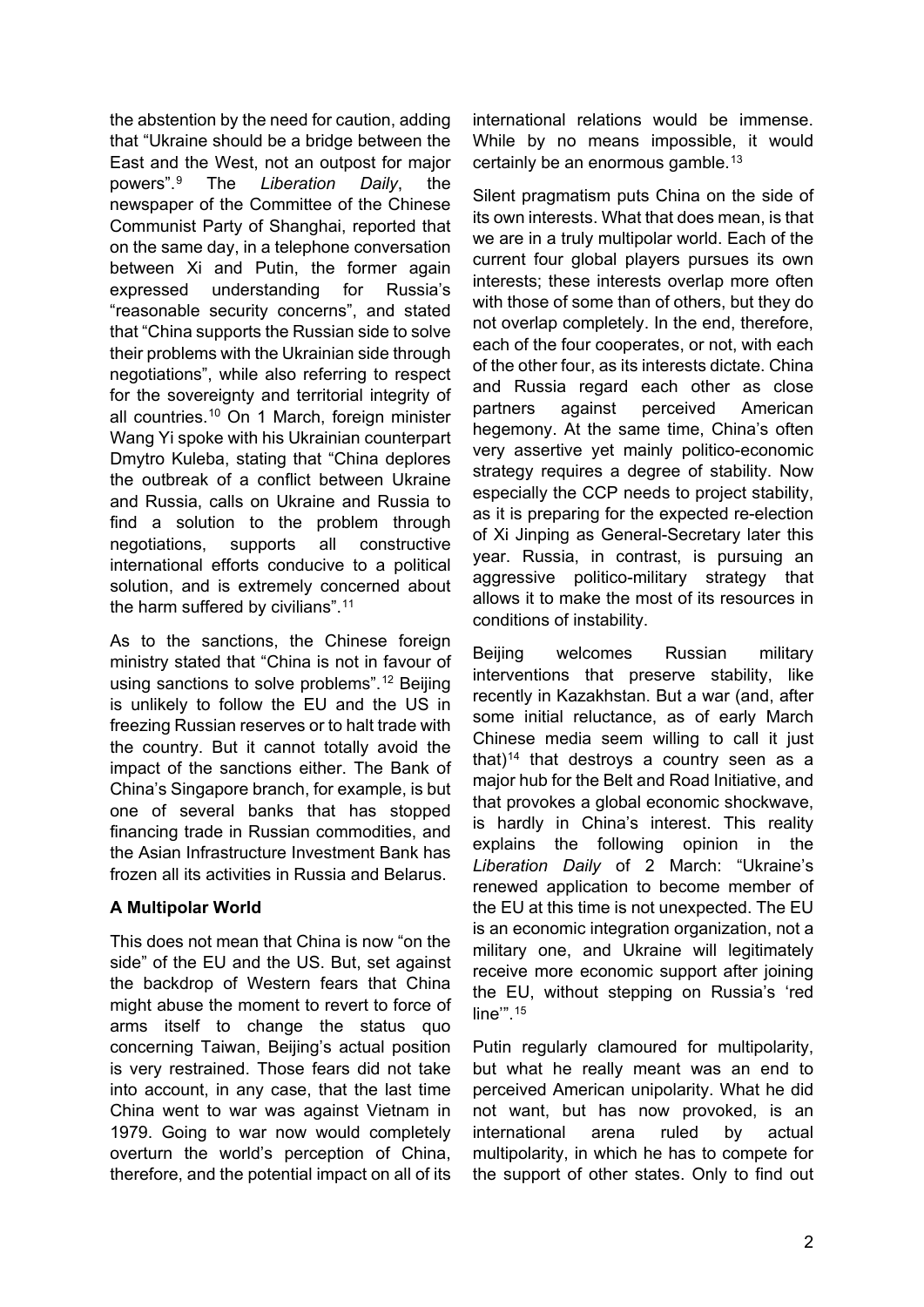that he can coerce only a very few into aligning, and that he has little to attract the others, while his brutal aggression has shaken the equipoise even of those inclined to favour his version of events.

In a multipolar world, the EU strategy of dealing with other powers as partner, competitor, and rival all at once, is the right one. Great powers traditionally compartmentalise their relations: they cooperate where they can, but push back when they must. Even towards Russia, after the initial 2014 invasion of Ukraine, the EU kept signalling that it was willing to cooperate in areas where interests coincided. Russia declined. By launching a war of aggression, it has now finally made compartmentalisation impossible, and forced the EU to reduce all relations to a minimum.

Chinese support for (eventual) EU membership of Ukraine, while resolutely backing Russian opposition to NATO membership,<sup>[16](#page-4-15)</sup> shows that China is still looking to compartmentalize its relations with the West. This is no surprise. After all, by also applying compartmentalisation to China, in spite of all the recent frictions, the EU, and even to a large degree the US, have enabled it to assume the position that it has today. Had they not done so, and treated China exclusively as a rival, Beijing may have seen no other option than to fully align with Russia. Instead, China currently has too much at stake to opt for such a choice. Now is not the time, therefore, to overplay the "democrats vs autocrats" narrative: The West needs some of the world's other autocrats to help dam in their Russian colleague.

#### **Conclusion: One World**

Will China eventually play a more active role in solving this crisis? That it could provide Russia an economic lifeline may actually be in the interest of the EU and US. Western sanctions are intended to hurt, to signal to Russia and to the world at large that violating the core rules of the international order comes at a price. But they are not meant to make Russia collapse, which might provoke escalatory behaviour – remember Japan's

reaction to the US oil embargo that crippled its economy in 1941: the attack on Pearl Harbor. Continued trade with China could prevent such an apocalyptic outcome.

At the same time, Beijing could make use of that relationship to signal its discomfort to Moscow behind the scenes and prove itself to be a "responsible stake holder". A public mediation initiative would carry the prospect of great diplomatic prestige, but comes without any guarantee for success, and thus runs counter to China's risk-avert instincts on the international stage. A private message from Xi to Putin that expresses his hopes that this war ends soon, however, might be just as effective.

The fact is that by its stance to this date, China has already made a defining choice. Had China fully supported Russia in its war of aggression it may well have tipped the world into a new bipolar rivalry. Instead, there is still a chance to keep the world together, to maintain one set of rules that all states subscribe to, because to pursue its interests, China needs the stability that these rules create. Russia has put itself outside that order for now, but the aim must be to bring it too back into the fold eventually. Only a world order that includes all great powers of the day can be truly stable. China's self-interest may just overlap enough with our self-interest to make it happen.

*Prof. Dr. Sven Biscop lectures at Ghent University and heads the Europe in the World programme at the Egmont Institute. He is the author of [Grand Strategy in 10 Words –](https://bristoluniversitypress.co.uk/grand-strategy-in-10-words) A [Guide to Great Power Politics in the 21st](https://bristoluniversitypress.co.uk/grand-strategy-in-10-words)  [Century.](https://bristoluniversitypress.co.uk/grand-strategy-in-10-words)* 

*Prof. Dr. Bart Dessein lectures on modern and contemporary China at Ghent University, where he is head of the research group ''East Asian Culture in Perspective: Identity, Historical Consciousness, Modernity". He also is a Senior Associate Fellow at Egmont.*

*Jasper Roctus is a PhD researcher in the "East Asian Culture in Perspective: Identity,*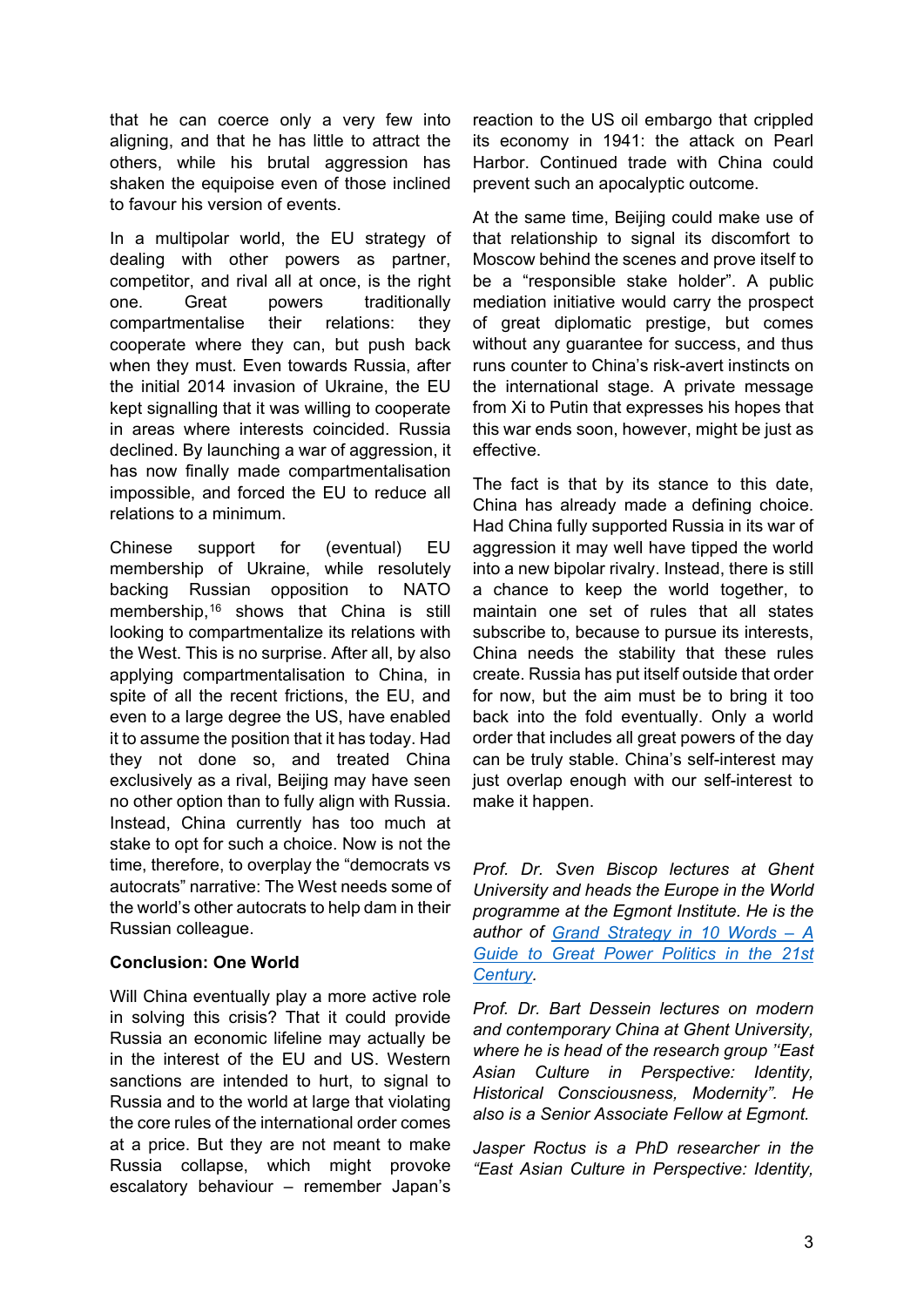*Historical Consciousness, Modernity" research group at Ghent University (funded by the Research Foundation – Flanders),* 

*working on modern narratives surrounding Sun Yat-sen (1866-1925). He also is a former research intern at Egmont.* 

上浇油'). Also see *Renmin ribao*, February 21, 2022: "Biden says Russia 'has decided to invade

Ukraine', Germany, Ukraine do not agree" (拜登称俄罗斯 '已决定入侵乌克兰' 德国、乌克兰不附和).

<sup>6</sup> See: *Jiefang ribao*, February 26, 2022, small frontpage column: "Xi Jinping talks with Putin on the phone, focusing on exchanging views on the current situation in Ukraine. Supports Russia and Ukraine to solve their problems through negotiation" (习近平同普京通电话,重点就当前乌克兰局势交换意见---

支持俄方同乌方通过谈判解决问题). The article commences with the statement that "recently, the

 $7$  Radio France Internationale, February 26, 2022: "Chinese embassy in Ukraine changed their dispatch: from brightly showing the national flag to hiding one's identity" (中国驻乌使馆改通知:从亮出国旗改为

身份保密).

 $8$  As of 5 March, despite the Chinese embassy's (belated) efforts, there were still multiple accounts – both anonymous and identified – of Chinese exchange students stuck in bomb shelters, and even, casualties. See for instance *Voice of America*, March 5, 2022: "China's Ukraine Evacuation delayed,

Chinese nationals injured, about 200 students trapped in bomb shelters" (中国乌克兰撤侨行动迟缓,中 国公民受伤,约二百学生困陷防空洞).

<sup>9</sup> UN Security Council, ["Security Council Fails to Adopt Draft Resolution on Ending Ukraine Crisis, as](https://www.un.org/press/en/2022/sc14808.doc.htm)  [Russian Federation Wields Veto,"](https://www.un.org/press/en/2022/sc14808.doc.htm) United Nations, New York, 25 February 2022, https://www.un.org/press/en/2022/sc14808.doc.htm/.

<sup>10</sup> *Liberation Daily* (*Jiefang ribao)*, February 26, 2022, small frontpage column: "Xi Jinping talks with Putin on the phone, focusing on exchanging views on the current situation in Ukraine. Supports Russia and Ukraine to solve their problems through negotiation" (习近平同普京通电话, 重点就当前乌克兰局势

交换意见---支持俄方同乌方通过谈判解决问题). Note that, according to David Shambaugh, "*China Goes Global. The Partial Power,"* (Oxford, Oxford University Press, 2013), p.53, the "five principles of peaceful coexistence" (mutual respect for territorial integrity and sovereignty, mutual nonaggression, noninterference in each other's internal affairs, equality and mutual benefit, and peaceful co-existence) are "the only thing that has remained constant over time" in China's foreign policy.

<sup>11</sup> *Foreign Ministry of China*, March 1, 2022: "Wang Yi Holds Telephone Talks with Ukrainian Foreign Minister Kuleba" (王毅应约同乌克兰外长库列巴通电话). Original citation: "王毅表示,乌克兰局势急剧变

化,中方对乌俄爆发冲突感到痛惜,对平民受到伤害极为关注".

<sup>1</sup> This piece was published earlier in March 2022 as a [security policy brief for the Egmont Institute.](https://www.egmontinstitute.be/putin-is-creating-the-multipolar-world-he-thought-he-wanted/)

<sup>&</sup>lt;sup>2</sup> See: Frank Gaenssmantel, "China's Rise and the Geopolitical Identity of the European Union," In: Bart Dessein (ed.), *Interpreting China as a Regional and Global Power. Nationalism and Historical Consciousness in World Politics*, (Houndmills, Palgrave Macmillan, 2014), pp. 271-292.

<sup>3</sup> Sulmaan Wasif Khan, *Haunted by Chaos. China's Grand Strategy from Mao Zedong to Xi Jinping*, Cambridge MA and London, (Harvard University Press, 2018), p.218, characterises Chinese foreign policy as, at heart, "defensive."

<sup>4</sup> Dmitri Trenin, ["How Russia Can Maintain Equilibrium in the Post-](https://carnegiemoscow.org/commentary/81702) Pandemic Bipolar World,*"* Commentary, *Carnegie Moscow Center*, May 1, 2020.

<sup>5</sup> *China National Defense Newspaper* (*Zhongguo guofang bao*) cited in the *People's Daily* (*Renmin ribao*) of February 11, 2022: "U.S. 'adds oil to the fire' of tensions in Ukraine" (美给乌克兰紧张局势 '火

situation in eastern Ukraine has changed dramatically…" (近期,乌克兰**东部**地区局势急剧变化…; emphasis ours).